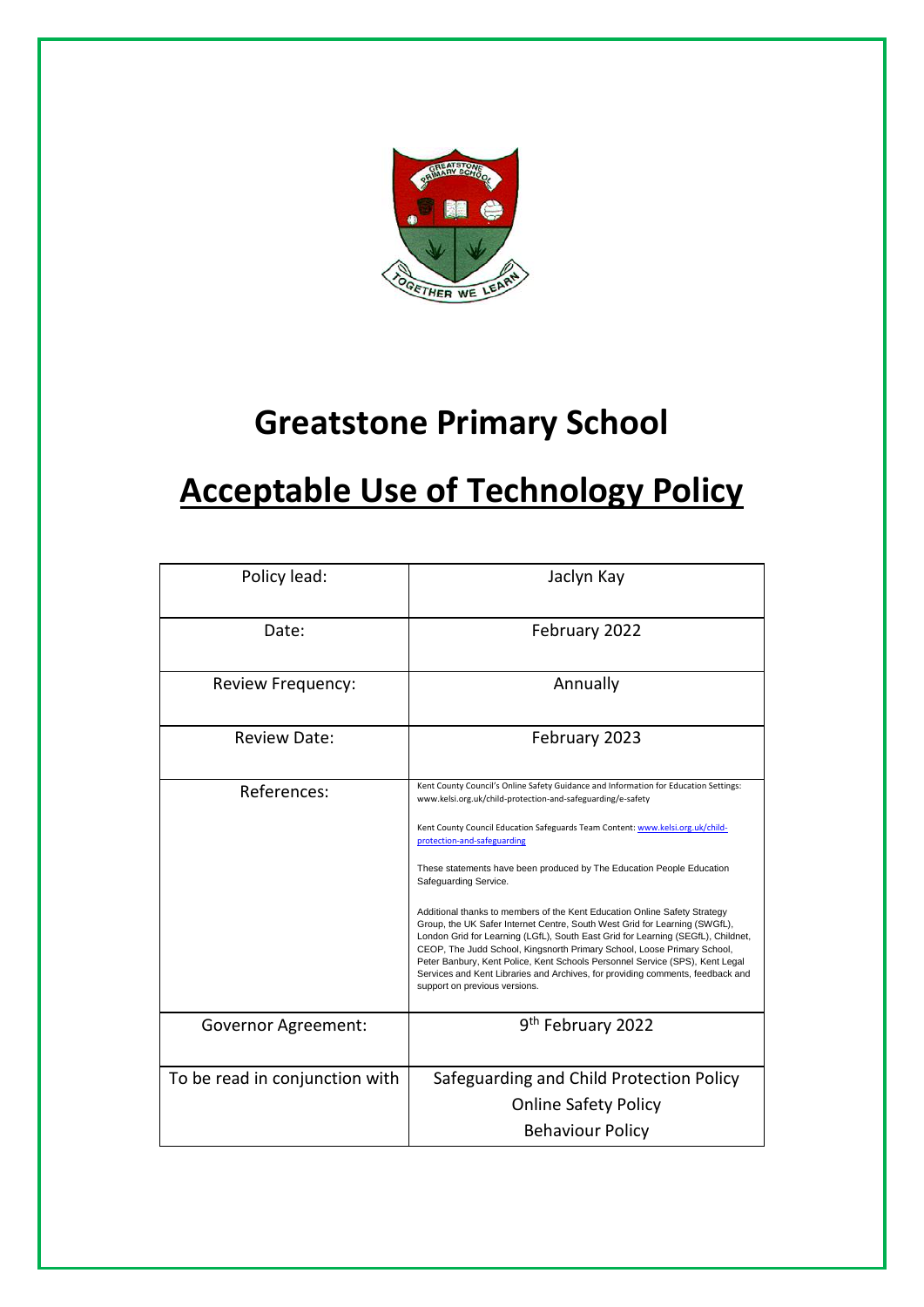# **Contents**

#### **Learner Acceptable Use of Technology Statements**

Early Years and Key Stage 1 (0-6) *Page 3* Key Stage 2 (7-11) *Pages 3 and 4* Learners with SEND *Page 5* Learner Acceptable Use Policy Agreement Form *Page 6*  Learners use of Mobile and Smart Technology *Page 7* Year 5 and 6 Mobile and Smart Technology Permission *Pages 8*

#### **Acceptable Use of Technology Statements/Forms for Parents/Carers**

Parent/Carer Acceptable Use of Technology Policy *Pages 9* Parent/Carer Agreement *Page 10*

# **Acceptable Use of Technology for Staff, Visitors, Volunteers & Governors**

Staff Acceptable Use of Technology Policy *Pages 11-15* Visitor, Volunteer & GovernorsAcceptable Use of Technology Policy *Pages 16 -18* Wi-Fi Acceptable Use Policy *Pages 19 - 20*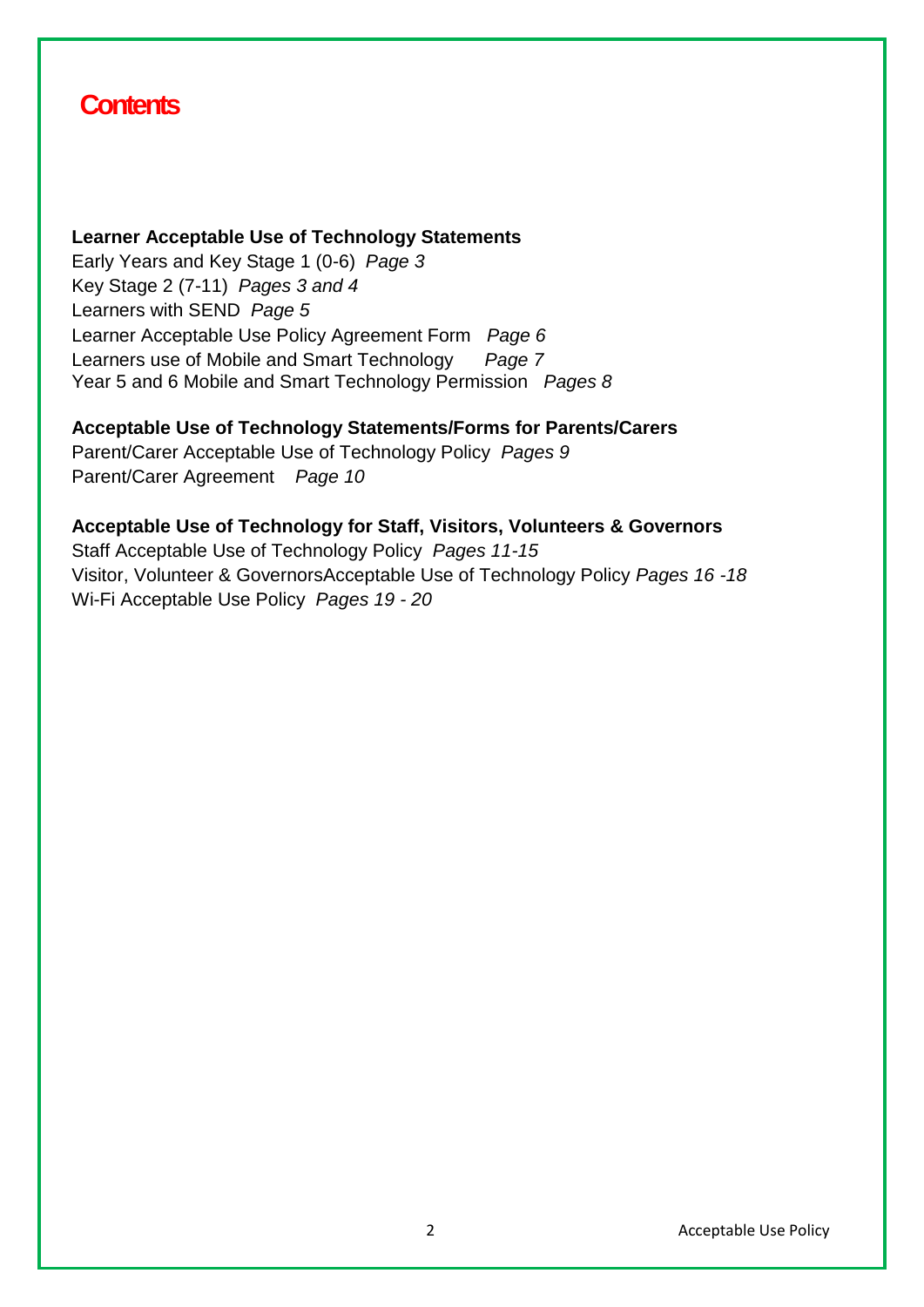# **Learner Acceptable Use of Technology Statements**.

## **Early Years and Key Stage 1 (0-6 years old)**

I understand that the Greatstone Primary School Acceptable Use Policy will help keep me safe and happy online.

- I only use the internet when an adult is with me.
- I only click on links and buttons online when I know what they do.
- I keep my personal information and passwords safe.
- I only send messages online which are polite and friendly.
- I know the school can see what I am doing online when I use school computers and devices, including when I am at home.
- I always tell an adult if something online makes me feel upset, unhappy, or worried.
- I can visit [www.thinkuknow.co.uk](http://www.thinkuknow.co.uk/) to learn more about keeping safe online.
- I know that if I do not follow the rules, internet privileges will be removed.
- I have read and talked about these rules with my parents/carers.

# **Key Stage 2 (7-11years old)**

I understand that the Greatstone Primary School Acceptable Use Policy will help keep me safe and happy online at home and at school.

#### **Safe**

- I will behave online the same way as I behave in the classroom.
- I only send messages which are polite and friendly.
- I will only post pictures or videos on the internet if they are safe and appropriate, and if I have permission.
- I only talk with, and open messages, from people I know.
- I will only click on links if I know they are safe.
- I know that people I meet online may not always be who they say they are. If someone online suggests meeting up, I will immediately talk to an adult.

#### **Learning**

- I always ask permission from an adult before using the internet.
- I only use websites and search engines that my teacher has chosen.
- I use school devices for school work unless I have permission otherwise.
- If I need to learn online at home, I will follow the Greatstone Primary School remote learning AUP.

### **Trust**

- I know that not everything or everyone online is honest or truthful.
- I will check content on various sources like other websites, books or with a trusted adult.

3 Acceptable Use Policy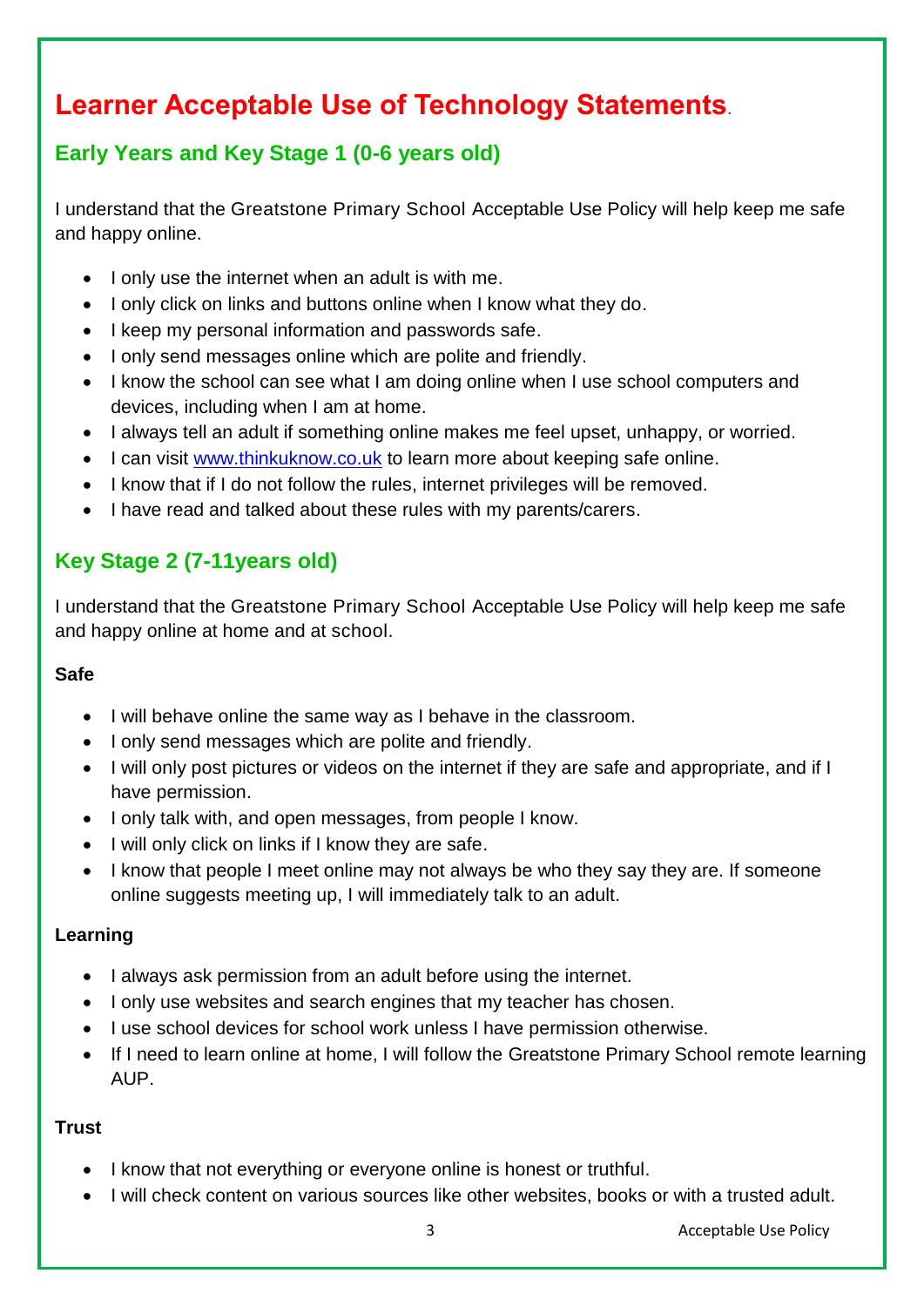• I always credit the person or source that created any work, images, or text I use.

### **Responsible**

- I keep my personal information safe and private online.
- I will keep my passwords safe and will not share them.
- I will not access or change other people's files or information.
- I will only change the settings on a device if a member of staff has allowed me to.

### **Understand**

- I understand that the school internet filter is there to protect me, and I will not try to bypass it.
- I know that all school devices and systems are monitored to help keep me safe, including when I use them at home.
- I have read and talked about these rules with my parents/carers.
- I can visit [www.thinkuknow.co.uk](http://www.thinkuknow.co.uk/) and [www.childline.org.uk](http://www.childline.org.uk/) to learn more about being safe online.
- I know that if I do not follow the school rules then internet privileges will be removed.

### **Tell**

- If I see anything online that I should not or that makes me feel worried or upset, I shut the laptop lid or turn off the screen and tell an adult straight away.
- If I am aware of anyone being unsafe with technology, I will report it to a teacher.
- I know it is not my fault if I see, or someone sends me, something bad online. I always talk to an adult if I am not sure about something or if something happens online that makes me feel worried or frightened.
- I know that I am not allowed on personal email, social networking sites or instant messaging in school.
- If, for any reason, I need to bring a personal/smart device and/or mobile phone into school, I know that it is to be handed in to the office and then collected at the end of the school day.
- I know that all school devices/computers and systems are monitored, including when I am using them at home.
- I will tell a teacher or other adult if someone online makes me feel uncomfortable or worried when I am online using games or other websites or apps.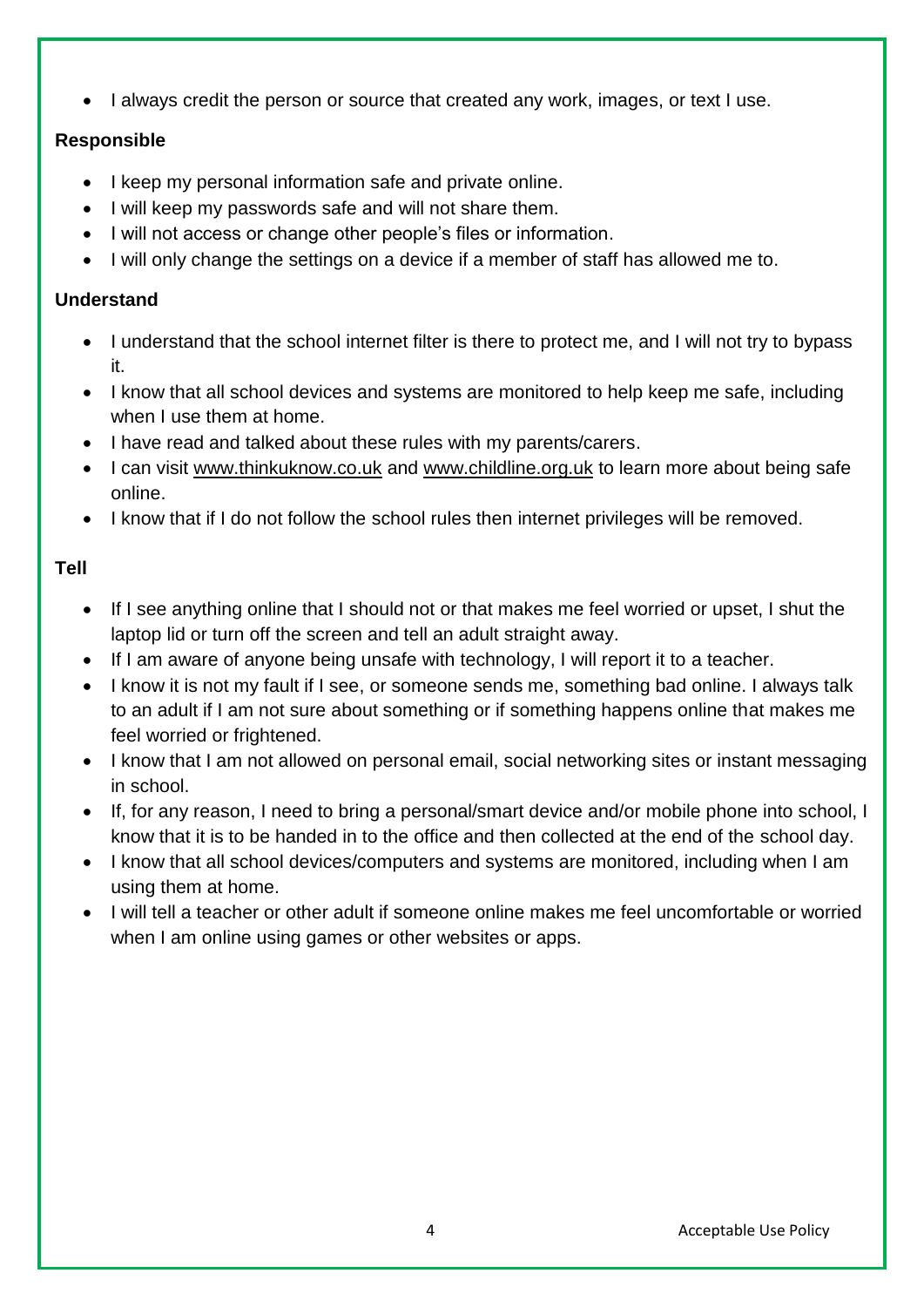# **Learners with Special Educational Needs and Disabilities (SEND)**

#### **Safe**

- I ask a grown up if I want to use the computer.
- I do not tell strangers my name on the internet.
- I know that if I do not follow the school rules then:
	- o *My behaviour plan or whole school policy will be referred to.*

#### **Meeting**

• I tell a grown-up if I want to talk on the internet.

#### **Accepting**

• I do not open messages or emails from strangers.

#### **Reliable**

• I make good choices on the computer.

#### **Tell**

- I use kind words on the internet.
- If I see anything that I do not like online, I will tell a grown up.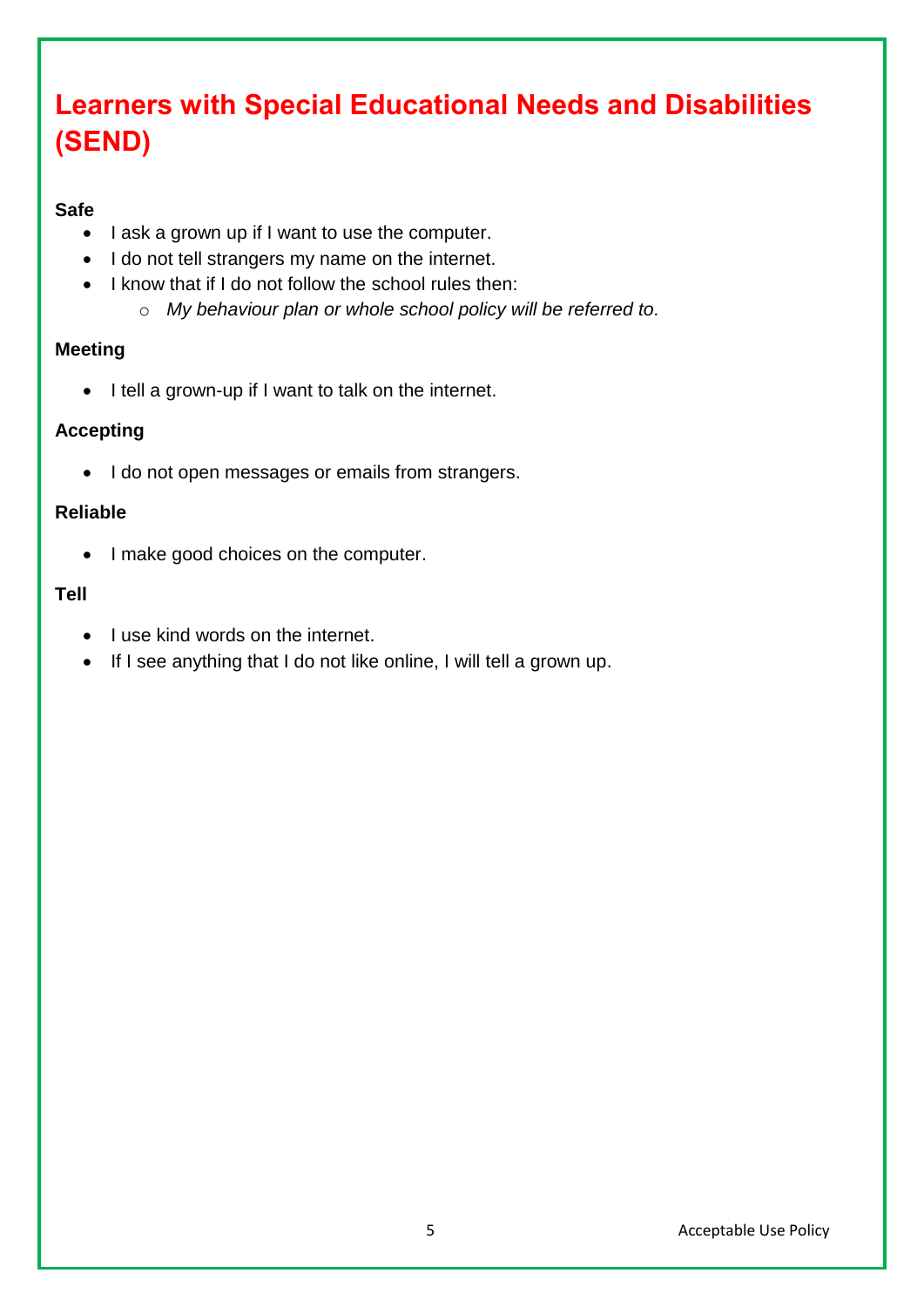| <b>Learner Acceptable Use Policy Agreement Form</b> |
|-----------------------------------------------------|
|-----------------------------------------------------|

| Greatstone Primary School Acceptable Use of Technology Policy -<br><b>Learner Agreement</b>                                                                                                                  |  |
|--------------------------------------------------------------------------------------------------------------------------------------------------------------------------------------------------------------|--|
| I, with my parents/carers, have read and understood the school Acceptable Use of<br>Technology Policy (AUP) and remote learning AUP                                                                          |  |
| I agree to follow the AUP when:                                                                                                                                                                              |  |
| 1. I use school devices and systems, both on site and at home.<br>2. I use my own equipment out of the school, including communicating with other<br>members of the school or when accessing school systems. |  |
|                                                                                                                                                                                                              |  |
|                                                                                                                                                                                                              |  |
|                                                                                                                                                                                                              |  |
|                                                                                                                                                                                                              |  |
|                                                                                                                                                                                                              |  |
|                                                                                                                                                                                                              |  |
|                                                                                                                                                                                                              |  |

┑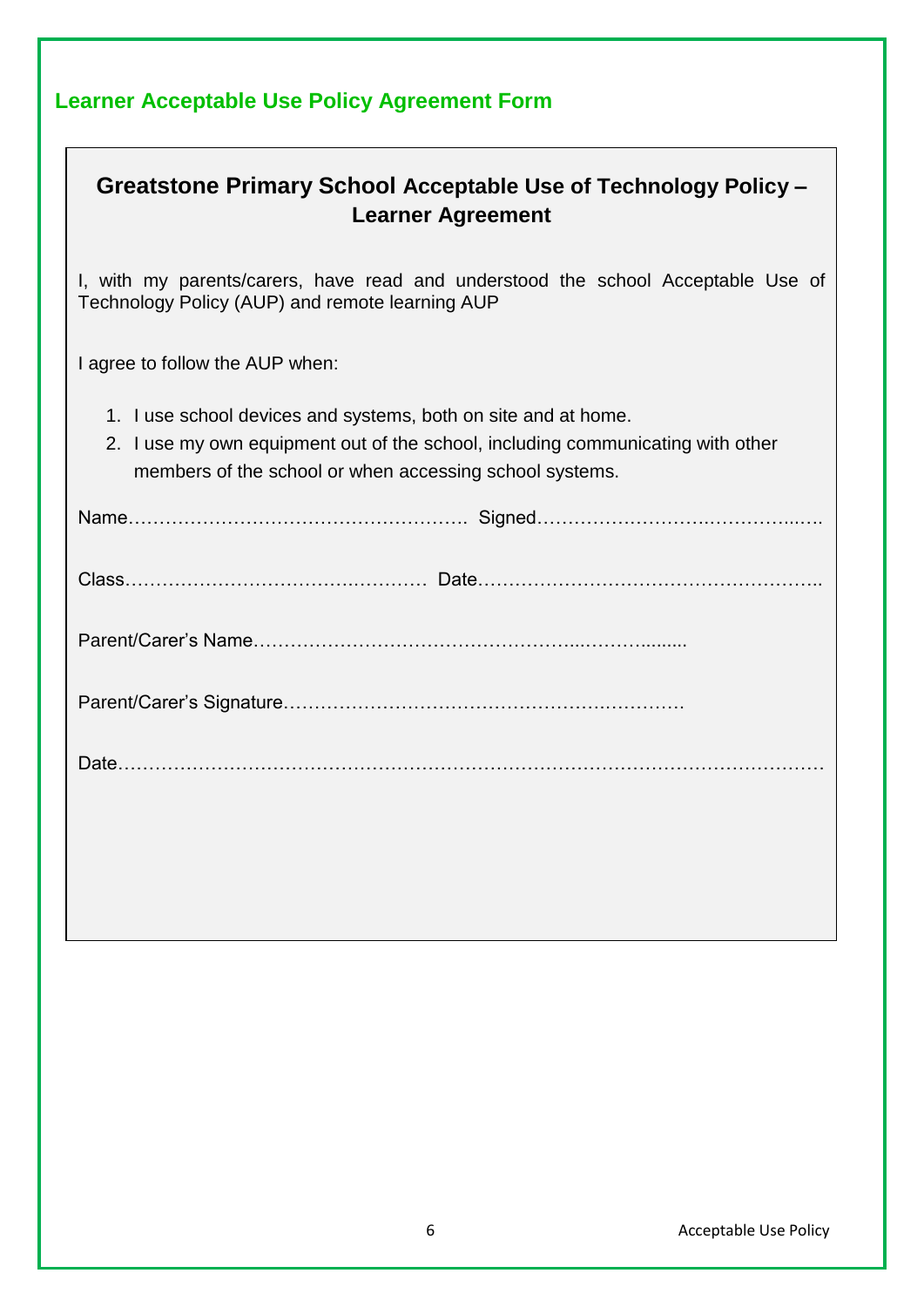# **Learners use of mobile and smart technology**

#### **Aim and Purpose**

Parents should discourage pupils from bringing mobile phones to school on the grounds that they are valuable and may be lost or stolen. However, we recognise that in Years Five and Six mobile phones may have a part to play in securing pupils' personal safety before and after school and on journeys to and from school. If a pupil needs to contact his/her parents/guardians they will be allowed to use a school phone. If parents need to contact children urgently they should phone the school office and a message will be relayed promptly. Under no circumstances will pupils be allowed to take mobile phones on school excursions. Parents of Year Five and Six pupils will need to complete the permission form. The school accepts no responsibility for any loss or damage whilst the device is on school premises.

#### **Procedures**

- Learners will be educated regarding the safe and appropriate use of mobile and smart technology, including mobile phones and personal devices, and will be made aware of behaviour expectations and consequences for policy breaches.
- Safe and appropriate use of mobile and smart technology will be taught to learners as part of an embedded and progressive safeguarding education approach using age-appropriate sites and resources. Further information is contained within our child protection and relevant specific curriculum policies*.*
- Mobile phones and personal devices must not be taken into classrooms, educational visits or residentials. They must be handed into the school office. The phone must be switched off when entering the school ground and only switched back on again when leaving the school grounds. Learners found in possession of a mobile phone will have it confiscated and their parent/carer will be asked to collect it at the end of the day.
- Any concerns regarding learners use of mobile technology or policy breaches will be dealt with in accordance with our existing policies, including anti-bullying, child protection and behaviour.
	- o Staff may confiscate a learner's mobile phone or device if they believe it is being used to contravene our child protection, behaviour or anti-bullying policy.
	- o Learners' mobile phones or devices may be searched by a member of the leadership team, with the consent of the learner or a parent/carer. Content may be deleted or requested to be deleted if it contravenes our policies.
	- o Mobile phones and devices that have been confiscated will be held in a secure place and released to parents/carers at the end of the day.
	- o Concerns regarding policy breaches by learners will be shared with parents/carers as appropriate.
	- o Where there is a concern that a child is at risk of harm, we will contact respond in line with our child protection policy.
	- o If there is suspicion that material on a learner's personal device or mobile phone may be illegal, or may provide evidence relating to a criminal offence, the device will be handed over to the police for further investigation.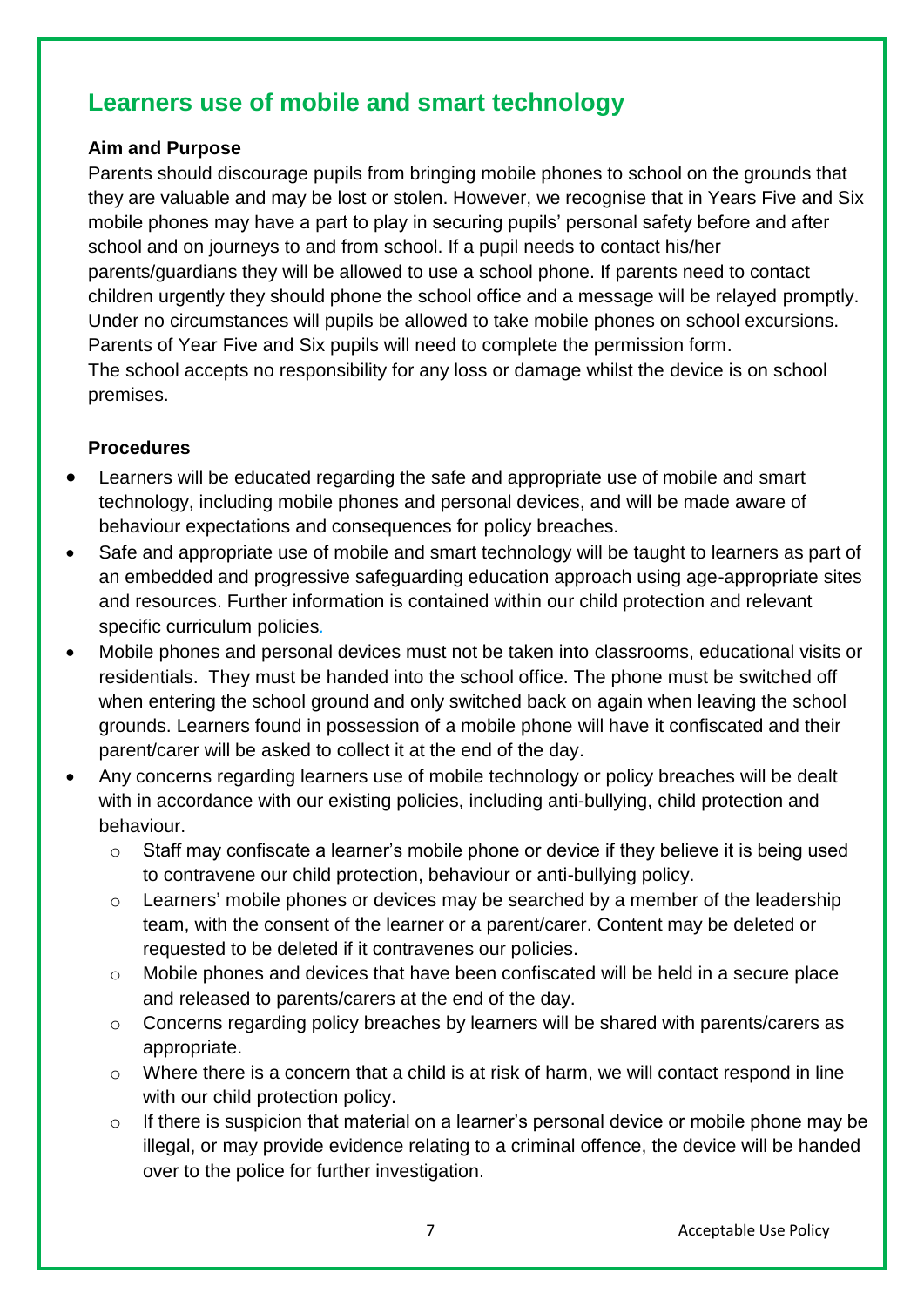Parents of Year Five and Six – Mobile and Smart Technology Permission orm

| I have read, understood and agree to comply with the Greatstone Primary School Mobile<br>and Smart Technology Procedures |
|--------------------------------------------------------------------------------------------------------------------------|
|                                                                                                                          |
|                                                                                                                          |
| Reason for phone being in school                                                                                         |
|                                                                                                                          |
|                                                                                                                          |
|                                                                                                                          |
| I give permission for my son/daughter to bring the above-mentioned phone into the school office. The                     |
| phone will be switched off when entering the school grounds and will only be turned back on when                         |
| leaving the school grounds. The school accepts no responsibility for any loss or damage whilst the                       |
| device is on school premises.                                                                                            |
|                                                                                                                          |
|                                                                                                                          |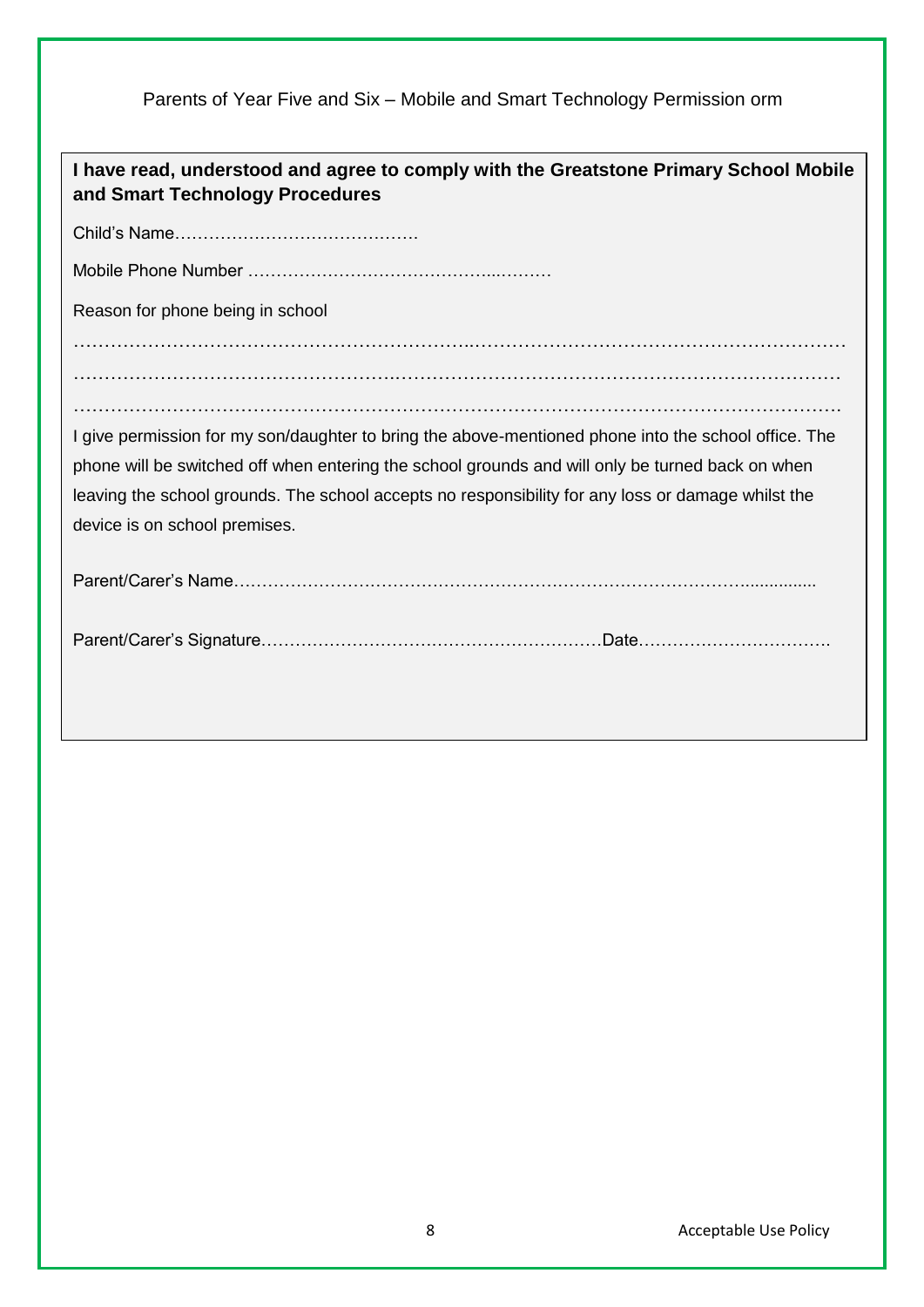## **Parent/Carer Acceptable Use of Technology Policy**

1. I know that my child will be provided with internet access and will use a range of IT systems in order to access the curriculum and be prepared for modern life whilst at Greatstone Primary **School** 

2. I am aware that learners use of mobile and smart technology, is not permitted at Greatstone Primary School

3. I am aware that any internet and technology use using school equipment may be monitored for safety and security reasons, to safeguard both my child and the school systems. This monitoring will take place in accordance with data protection (including GDPR) and human rights legislation.

4. I understand that the school will take every reasonable precaution, including monitoring and filtering systems, to ensure that learners are safe when they use the school internet and systems. I understand that the school cannot ultimately be held responsible for the nature and content of materials accessed on the internet and using mobile technologies.

5. I understand that my child needs a safe and appropriate place to access remote learning if school is closed in response to Covid-19. I will ensure my child's access to remote learning is appropriately supervised and any use is in accordance with the school remote learning AUP.

6. I am aware that my child will receive online safety education to help them understand the importance of safe use of technology and the internet, both in and out of school.

7. I have read and discussed Greatstone Primary School learner Acceptable Use of Technology Policy (AUP) with my child.

8. I will support school safeguarding policies and will ensure that I appropriately monitor my child's use of the internet outside of school and discuss online safety with them when they access technology at home.

9. I know I can seek support from the school about online safety, such as via the school website https://greatstoneschool.co.uk/, to help keep my child safe online at home.

10.I will support the school approach to online safety. I will role model safe and positive online behaviour for my child by sharing images, text, and video online responsibly.

11. I, together with my child, will not deliberately upload or add any images, video, sounds or text that could upset, threaten the safety of or offend any member of the school community.

12.I understand that a partnership approach to online safety is required. If the school has any concerns about either my or my child's behaviour or safety online, then I will be contacted.

13.I understand that if I or my child do not abide by the Greatstone Primary School AUP, appropriate action will be taken. This could include sanctions being applied in line with the school policies and if a criminal offence has been committed, the police being contacted.

14.I know that I can speak to the Designated Safeguarding Lead (Jaclyn Kay), my child's class teacher or the Head of School if I have any concerns about online safety.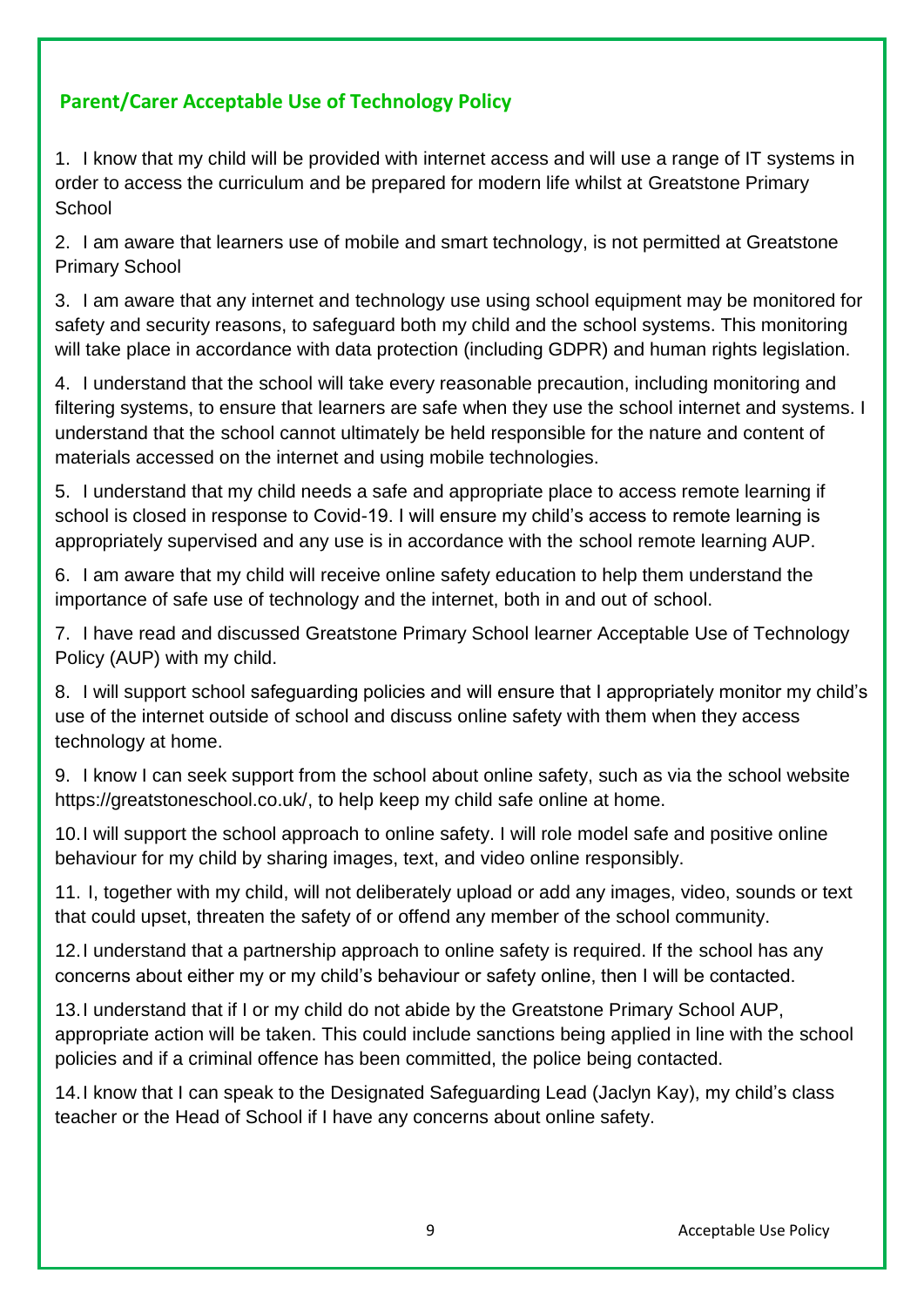| I have read, understood and agree to comply with the Greatstone Primary School<br>Parent/Carer Acceptable Use of Technology Policy. |  |
|-------------------------------------------------------------------------------------------------------------------------------------|--|
|                                                                                                                                     |  |
|                                                                                                                                     |  |
|                                                                                                                                     |  |
|                                                                                                                                     |  |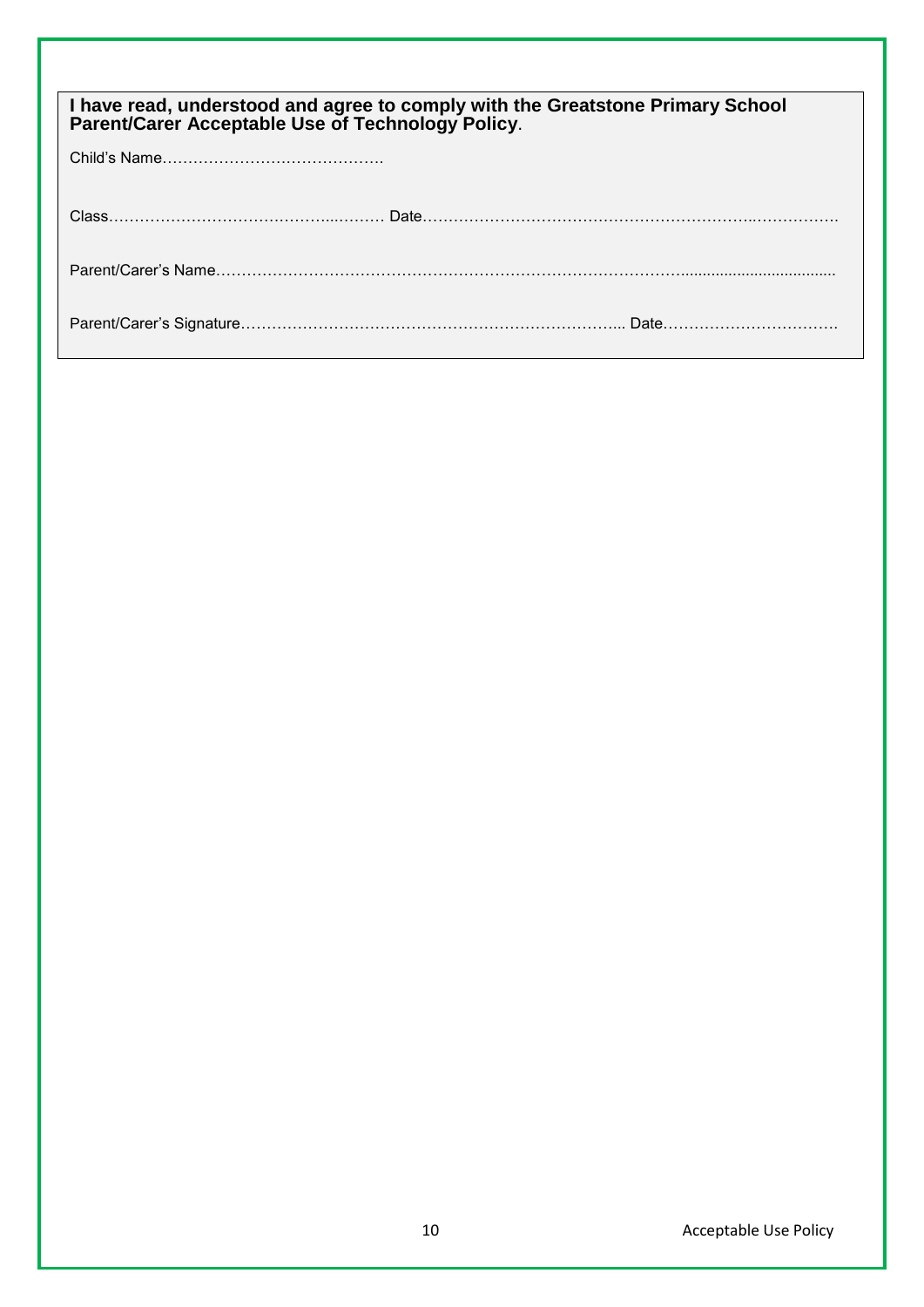# **Acceptable Use of Technology for Staff, Visitors and Volunteers Statements**

# **Staff Acceptable Use of Technology Policy**

As a professional organisation with responsibility for safeguarding, all members of staff are expected to use Greatstone Primary School IT systems in a professional, lawful, and ethical manner. To ensure that members of staff understand their professional responsibilities when using technology and provide appropriate curriculum opportunities for learners, they are asked to read and sign the staff Acceptable Use of Technology Policy (AUP).

Our AUP is not intended to unduly limit the ways in which members of staff teach or use technology professionally, or indeed how they use the internet personally, however the AUP will help ensure that all staff understand expectations regarding safe and responsible technology use and can manage the potential risks posed. The AUP will also help to ensure that school systems are protected from any accidental or deliberate misuse which could put the safety and security of our systems or members of the community at risk.

# **Policy Scope**

- 1. I understand that this AUP applies to my use of technology systems and services provided to me or accessed as part of my role within Greatstone Primary School both professionally and personally. This may include use of laptops, mobile phones, tablets, digital cameras, and email as well as IT networks, data and data storage, remote learning and online and offline communication technologies**.**
- 2. I understand that Greatstone Primary School Acceptable Use of Technology Policy (AUP) should be read and followed in line with the school staff code of conduct and remote learning AUP.
- 3. I am aware that this AUP does not provide an exhaustive list; all staff should ensure that technology use is consistent with the school ethos, school staff behaviour and safeguarding policies, national and local education and child protection guidance, and the law.

# **Use of School Devices and Systems**

- 4. I will only use the equipment and internet services provided to me by the school for example school provided laptops, tablets, mobile phones, and internet access, when working with learners.
- 5. I understand that any equipment and internet services provided by my workplace is intended for education purposes and professional use and should only be accessed by members of staff. Reasonable personal use of setting IT systems and devices by staff is allowed.
- 6. Where I deliver or support remote learning, I will comply with the school remote learning AUP.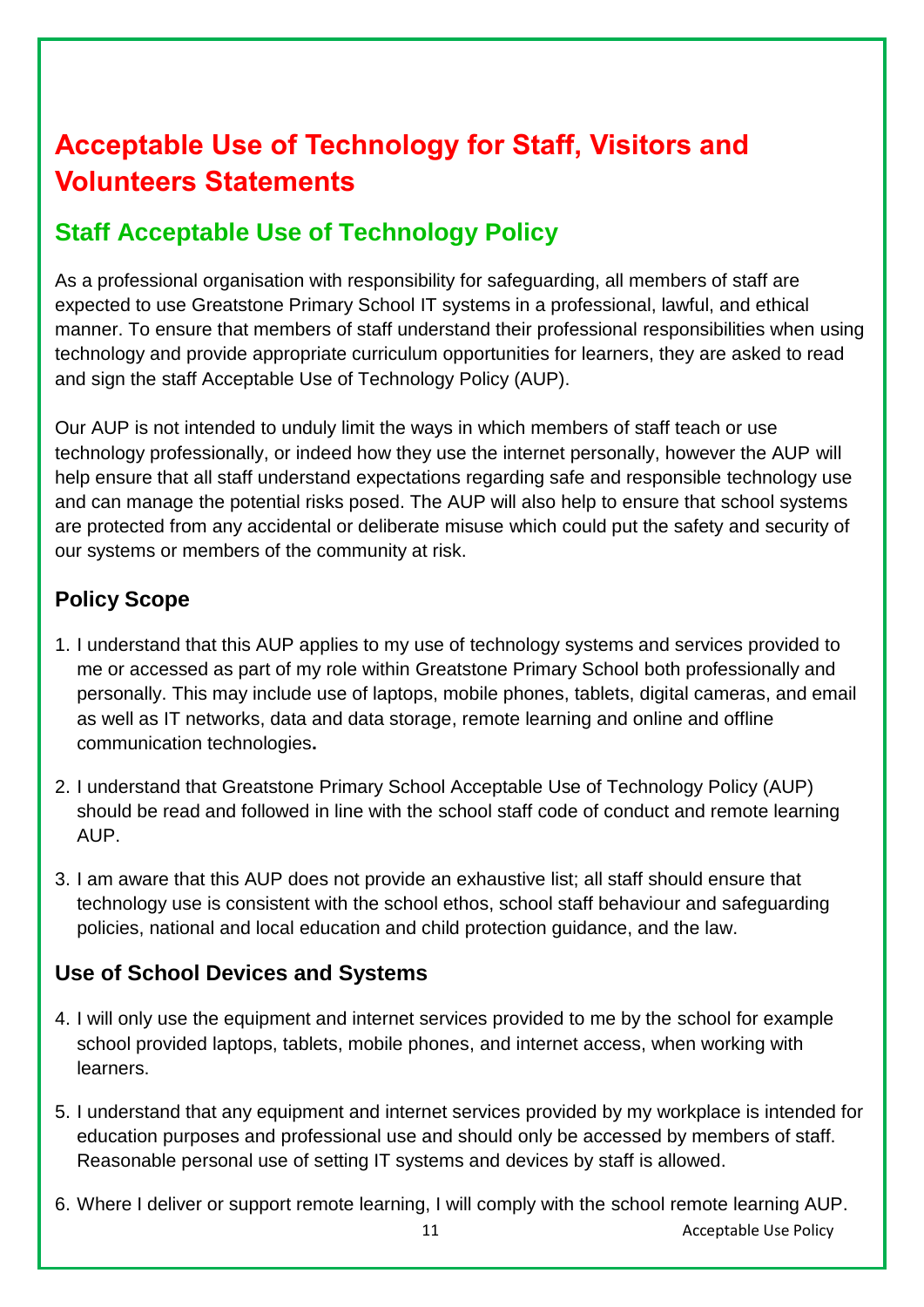## **Data and System Security**

- 7. To prevent unauthorised access to systems or personal data, I will not leave any information system unattended without first logging out or securing/locking access.
	- o I will use a 'strong' password to access school systems.
	- $\circ$  I will protect the devices in my care from unapproved access or theft.
- 8. I will respect school system security and will not disclose my password or security information to others.
- 9. I will not open any hyperlinks or attachments in emails unless they are from a known and trusted source. If I have any concerns about email content sent to me, I will report them to the IT system manager.
- 10.I will not attempt to install any personally purchased or downloaded software, including browser toolbars, or hardware without permission from the IT system manager.
- 11.I will ensure that any personal data is kept in accordance with the Data Protection legislation, including GDPR in line with the school information security policies.
	- o All personal data will be obtained and processed fairly and lawfully, only kept for specific purposes, held no longer than necessary and will be kept private and secure with appropriate security measures in place, whether used in the workplace, hosted online or accessed remotely.
	- o Any data being removed from the school site, such as via email or on memory sticks or CDs, will be suitably protected. This may include data being encrypted by a method approved by the school.
- 12.I will not keep documents which contain school related sensitive or personal information, including images, files, videos, and emails, on any personal devices, such as laptops, digital cameras, and mobile phones. Where possible, I will use the school learning platform to upload any work documents and files in a password protected environment or school approved VPN.
- 13.I will not store any personal information on the school IT system, including school laptops or similar device issued to members of staff, that is unrelated to school activities, such as personal photographs, files or financial information.
- 14.I will ensure that school owned information systems are used lawfully and appropriately. I understand that the Computer Misuse Act 1990 makes the following criminal offences: to gain unauthorised access to computer material; to gain unauthorised access to computer material with intent to commit or facilitate commission of further offences or to modify computer material without authorisation.
- 15.I will not attempt to bypass any filtering and/or security systems put in place by the school.
- 16.If I suspect a computer or system has been damaged or affected by a virus or other malware, I will report this to the ICT Support Provider as soon as possible.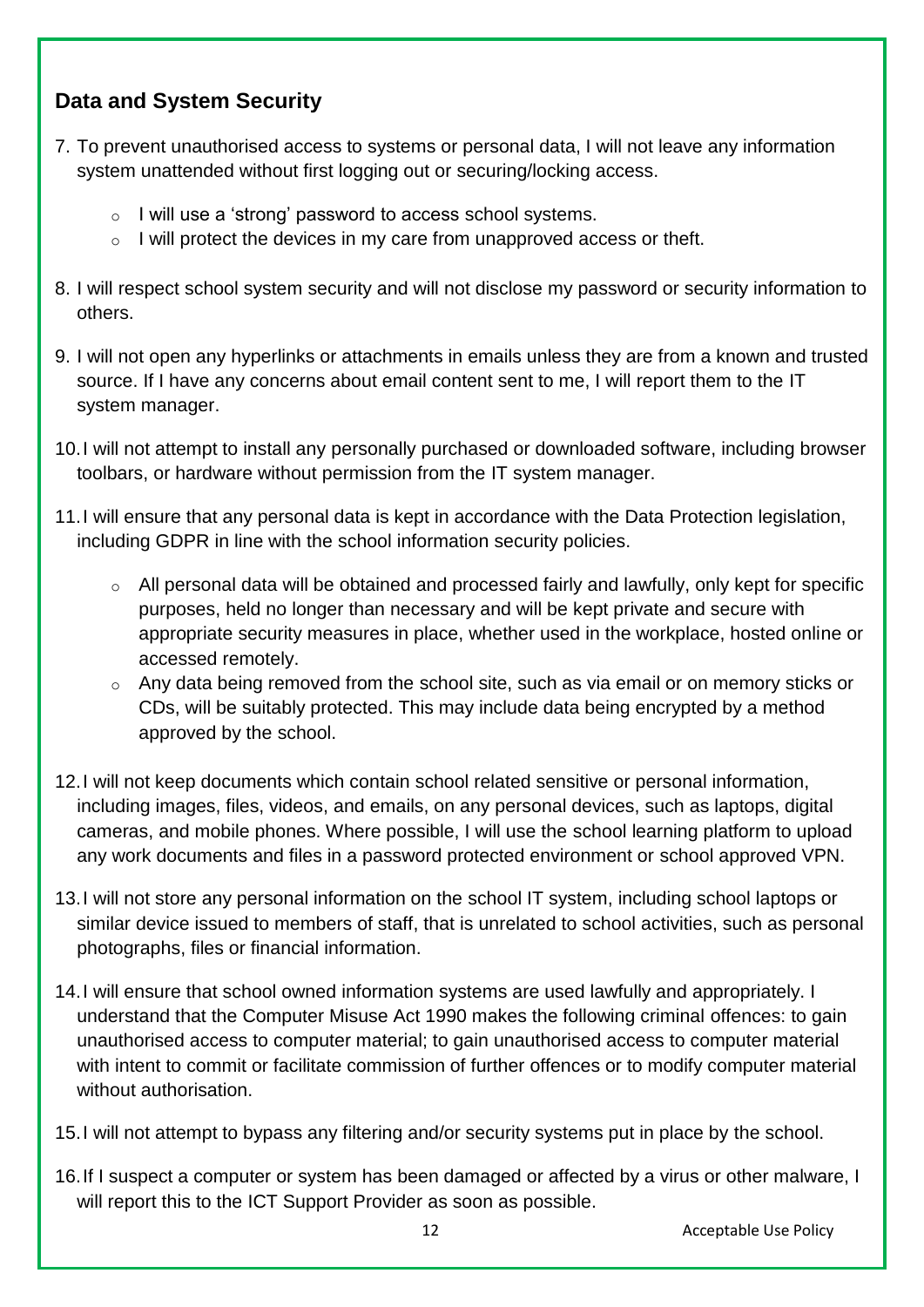- 17.If I have lost any school related documents or files, I will report this to the ICT Support Provider/ and school Data Protection Officer Fiona Roberts as soon as possible.
- 18.Any images or videos of learners will only be used as stated in the image use policy. I understand images of learners must always be appropriate and should only be taken with school provided equipment and only be taken/published where learners and/or parent/carers have given explicit written consent.

## **Classroom Practice**

- 19.I am aware of the expectations relating to safe technology use in the classroom, safe remote learning, and other working spaces as listed in the child protection, online safety and remote learning AUP.
- 20.I have read and understood the school mobile technology policy,
- 21.I will promote online safety with the learners in my care and will help them to develop a responsible attitude to safety online, system use and to the content they access or create by:
	- o exploring online safety principles as part of an embedded and progressive curriculum and reinforcing safe behaviour whenever technology is used.
	- o creating a safe environment where learners feel comfortable to report concerns and say what they feel, without fear of getting into trouble and/or be judged for talking about something which happened to them online.
	- o involving the Designated Safeguarding Lead (DSL) Jaclyn Kay or a deputy Matt Rawling, Fiona Roberts and Nadia Leech as part of planning online safety lessons or activities to ensure support is in place for any learners who may be impacted by the content.
	- o make informed decisions to ensure any online safety resources used with learners is appropriate.
- 22. I will report any filtering breaches (such as access to illegal, inappropriate, or harmful material) to the DSL in line with the school child protection policies.
- 23.I will respect copyright and intellectual property rights; I will obtain appropriate permission to use content, and if videos, images, text, or music are protected, I will not copy, share, or distribute or use them.

# **Mobile Devices and Smart Technology**

24.I will ensure that my use of mobile devices and smart technology is compatible with my professional role, does not interfere with my work duties and takes place in line with the code of conduct and the law.

Staff are advised to:

o Keep mobile phones and personal devices in a safe and secure place (in a bag, cupboard or drawer) during lesson time.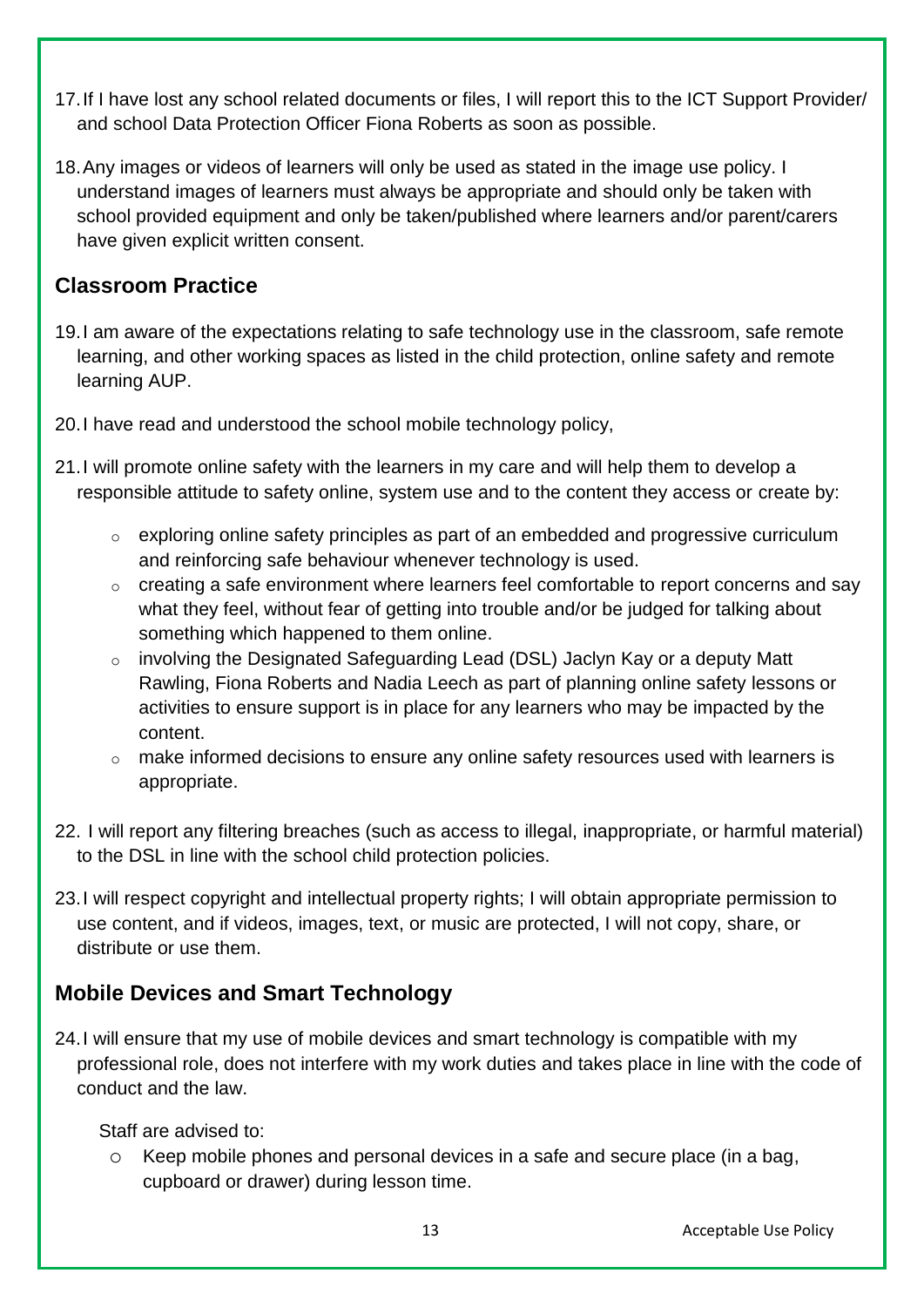- o Keep personal mobile phones and devices switched off or set to 'silent' mode during lesson times.
- o Not use personal devices during teaching periods unless permission has been given by the Head of School, such as in emergency circumstances. .
- If a member of staff is thought to have illegal content saved or stored on a mobile phone or personal device or have committed a criminal offence using a personal device or mobile phone, the police will be contacted and the LADO (Local Authority Designated Officer) will be informed in line with our allegations policy.

## **Online Communication, including Use of Social Media**

- 25.I will ensure that my use of communication technology, including use of social media is compatible with my professional role, does not interfere with my work duties and takes place in line with our code of conduct policy and the law.
	- $\circ$  I will take appropriate steps to protect myself and my reputation online when using communication technology, including the use of social media.
	- $\circ$  I will not discuss or share data or information relating to learners, staff, school business or parents/carers on social media.
- 26.My electronic communications with current and past learners and parents/carers will be transparent and open to scrutiny and will only take place within clear and explicit professional boundaries.
	- $\circ$  I will ensure that all electronic communications take place in a professional manner via school approved and/or provided communication channels and systems, such as a school email address, user account or telephone number.
	- $\circ$  I will not share any personal contact information or details with learners, such as my personal email address or phone number.
	- o If I am approached online by a current or past learner or parents/carer, I will not respond and will report the communication to my Designated Safeguarding Lead (DSL).

# **Policy Concerns**

- 27.I will not upload, download, or access any materials which are illegal, such as child sexual abuse images, criminally racist material, adult pornography covered by the Obscene Publications Act.
- 28.I will not attempt to access, create, transmit, display, publish or forward any material or content online that is inappropriate or likely to harass, cause offence, inconvenience, or needless anxiety to any other person.
- 29.I will not engage in any online activities or behaviour that could compromise my professional responsibilities or bring the reputation of the school into disrepute.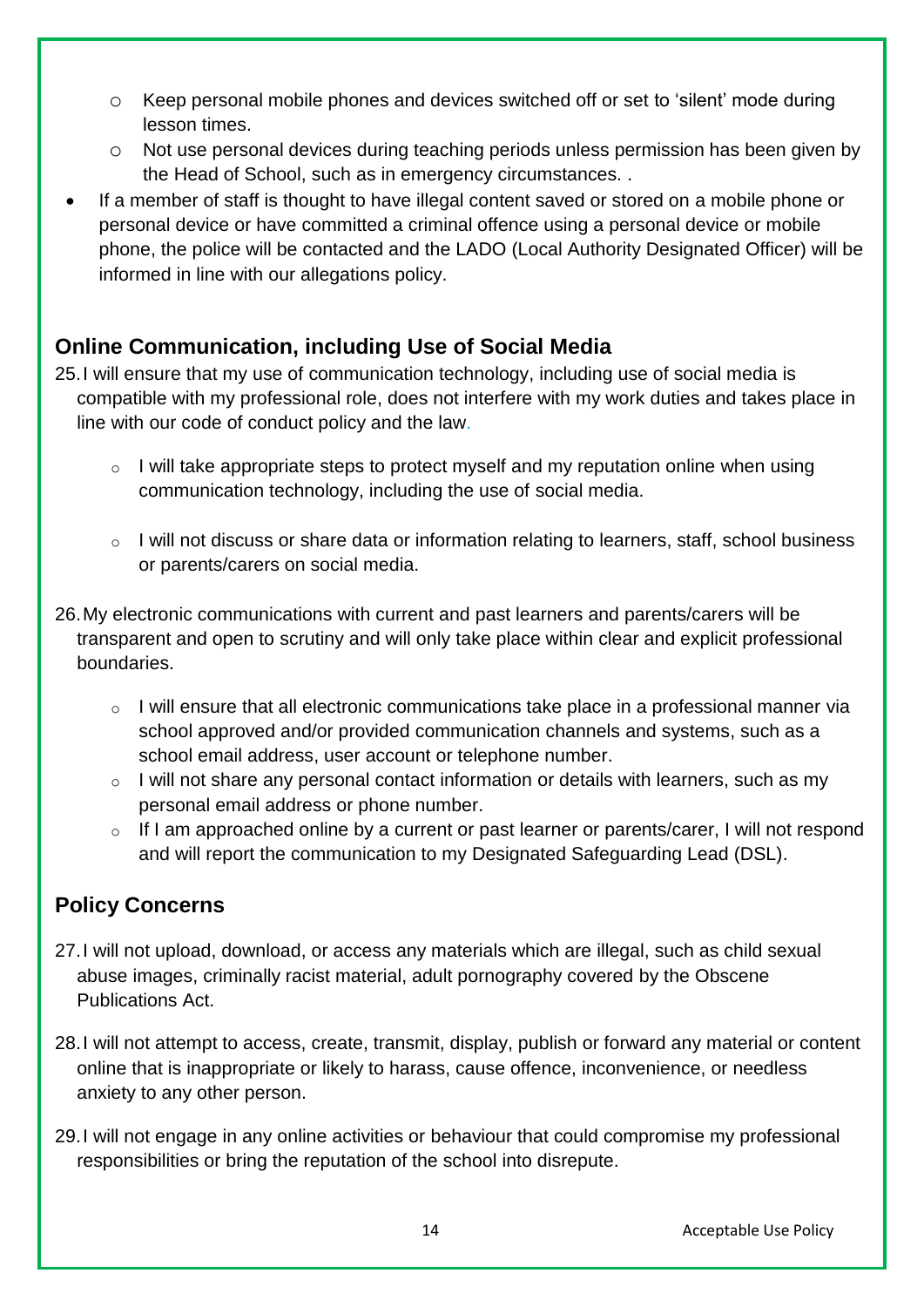- 30.I will report and record concerns about the welfare, safety or behaviour of learners or parents/carers to the DSL in line with the school child protection policy.
- 31.I will report concerns about the welfare, safety, or behaviour of staff to the Head of School, in line with the allegations against staff policy.

## **Policy Compliance and Breaches**

- 32.If I have any queries or questions regarding safe and professional practise online either in school or off site, I will raise them with the DSL.
- 33.I understand that the school may exercise its right to monitor the use of its information systems, including internet access and the interception of emails, to monitor policy compliance and to ensure the safety of learners and staff. This monitoring will be proportionate and will take place in accordance with data protection, privacy, and human rights legislation.
- 34.I understand that if the school believe that unauthorised and/or inappropriate use of school systems or devices is taking place, the school may invoke its disciplinary procedures as outlined in the code of conduct.
- 35.I understand that if the school believe that unprofessional or inappropriate online activity, including behaviour which could bring the school into disrepute, is taking place online, the school may invoke its disciplinary procedures as outlined in the code of conduct policy.
- 36.I understand that if the school suspects criminal offences have occurred, the police will be informed.

**I have read, understood and agreed to comply with Greatstone Primary School Staff Acceptable Use of Technology Policy when using the internet and other associated technologies, both on and off site.**

Name of staff member: …………………………………………………………………………………… Signed: ……………………….......................................................................................................... Date (DDMMYY)……………………………………………………………………………………….…...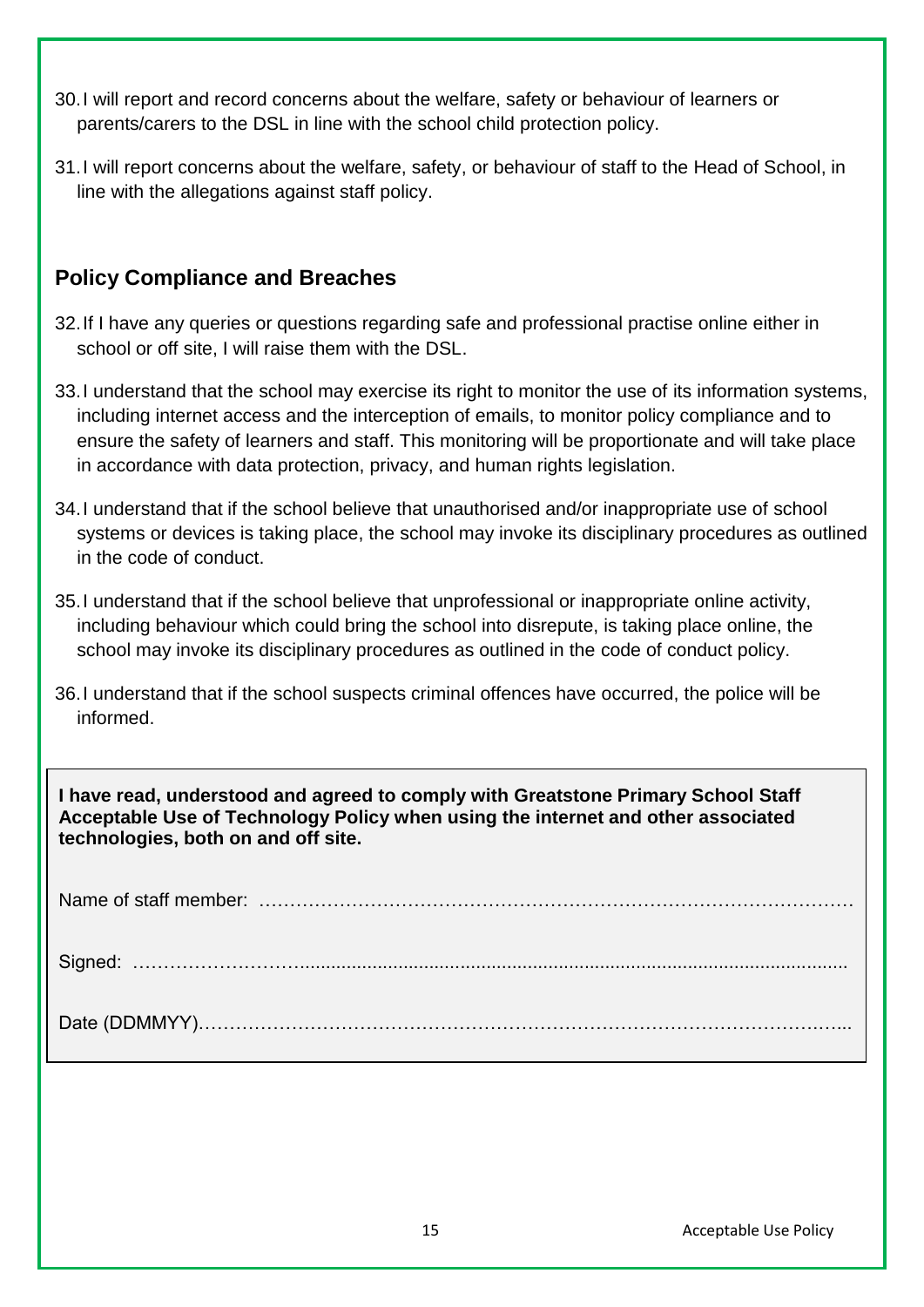## **Visitor, Volunteer (& Governors) Acceptable Use of Technology Policy**

As a professional organisation with responsibility for safeguarding, it is important that all members of the community, including visitors and volunteers, are aware of our behaviour expectations and their professional responsibilities when using technology.

This AUP will help Greatstone School ensure that all visitors and volunteers understand the school expectations regarding safe and responsible technology use.

# **Policy Scope**

- 1. I understand that this Acceptable Use of Technology Policy (AUP) applies to my use of technology systems and services provided to me or accessed as part of my role within Greatstone Primary School, both professionally and personally. This may include use of laptops, mobile phones, tablets, digital cameras, and email as well as IT networks, data and data storage, remote learning systems and communication technologies**.**
- 2. I understand that Greatstone Primary School AUP should be read and followed in line with the school staff code of conduct.
- 3. I am aware that this AUP does not provide an exhaustive list; visitors and volunteers should ensure that all technology use is consistent with the school ethos, school behaviour and safeguarding policies, national and local education and child protection guidance, and the law.

## **Data and Image Use**

- 4. I will ensure that any access to personal data is kept in accordance with Data Protection legislation, including GDPR.
- 5. I understand that I am allowed to take images or videos of learners. Any images or videos of learners will only be taken in line with the image use policy.

## **Classroom Practice**

- 6. I am aware of the expectations regarding safe use of technology in the classroom and other working spaces, including appropriate supervision of learners.
- 7. Where I deliver or support remote learning, I will comply with the school remote learning AUP.
- 8. I will support staff in reinforcing safe behaviour whenever technology is used on site and I will promote online safety with the children in my care.
- 9. I will immediately report any filtering breaches (such as access to illegal, inappropriate, or harmful material) to the Designated Safeguarding Lead (DSL) (Jaclyn Kay) in line with the school child protection policy.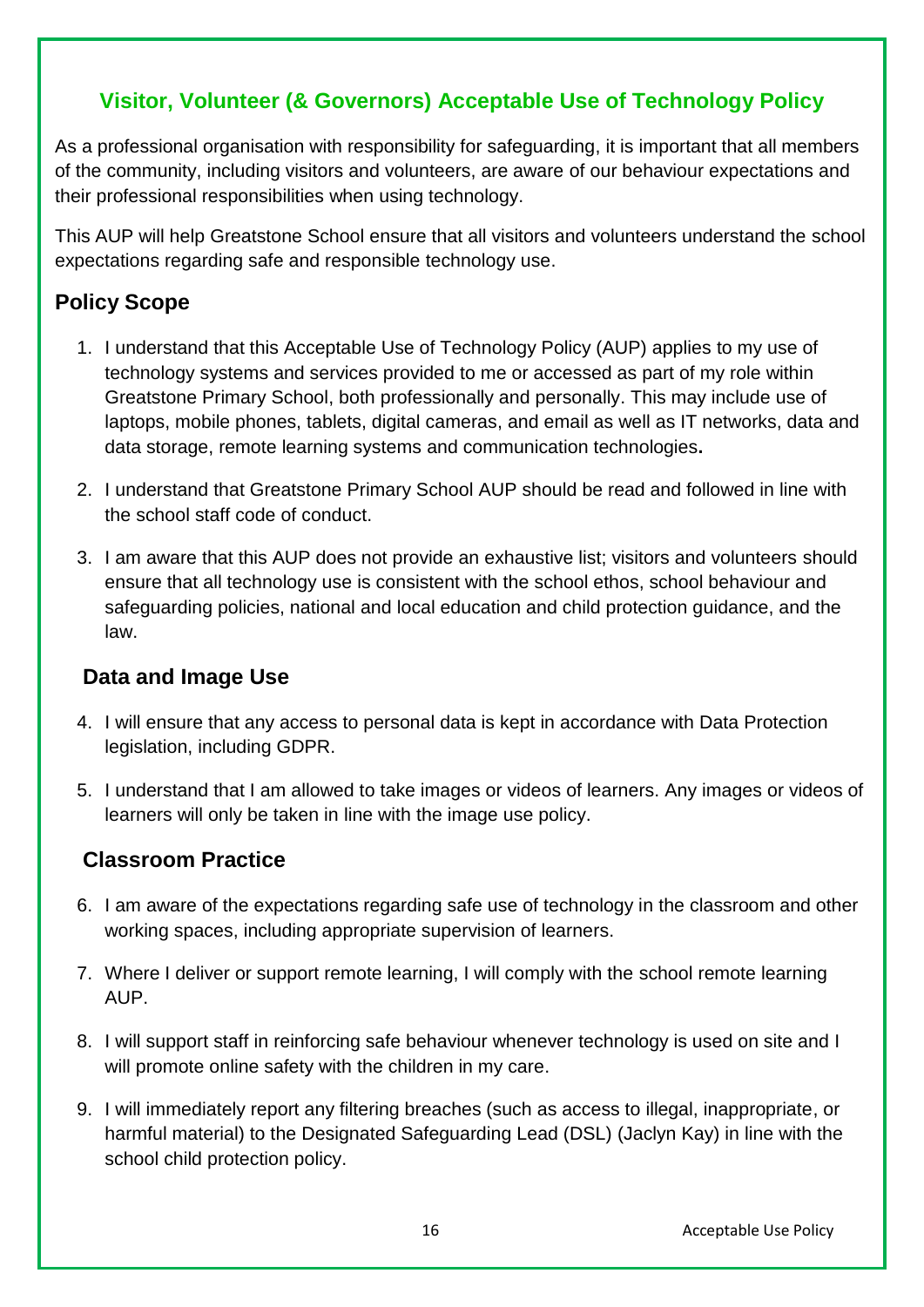10.I will respect copyright and intellectual property rights; I will obtain appropriate permission to use content, and if videos, images, text, or music is protected, I will not copy, share, or distribute or use it.

## **Use of Mobile Devices and Smart Technology**

11. In line with the school mobile technology policy, I understand that mobile phones and personal devices are only permitted within specific areas where children are not present or are only permitted for specific purposes e.g. as part of multi-agency working arrangements.

# **Online Communication, including the Use of Social Media**

- 12.I will ensure that my online reputation and use of technology and is compatible with my role within the school. This includes my use of email, text, social media, social networking, gaming and any other personal devices or websites.
	- o I will take appropriate steps to protect myself online as outlined in the online safety policy.
	- o I will not discuss or share data or information relating to learners, staff, school/setting business or parents/carers on social media.
	- o I will ensure that my use of technology and the internet will not undermine my role, interfere with my duties and will be in accordance with the school code of conduct policy and the law.
- 13.My electronic communications with learners, parents/carers and other professionals will only take place within clear and explicit professional boundaries and will be transparent and open to scrutiny.
	- $\circ$  All communication will take place via school approved communication channels such as via a school provided email address, account or telephone number.
	- o Communication will not take place via personal devices or communication channels such as via my personal email, social networking account or mobile phone number.
	- o Any pre-existing relationships or situations that may compromise this will be discussed with the DSL (Jaclyn Kay)

## **Policy Compliance, Breaches or Concerns**

- 14.If I have any queries or questions regarding safe and professional practice online either in school or off site, I will raise them with the Designated Safeguarding Lead (Jaclyn Kay)
- 15.I will not upload, download, or access any materials which are illegal, such as child sexual abuse images, criminally racist material, adult pornography covered by the Obscene Publications Act.
- 16.I will not attempt to access, create, transmit, display, publish or forward any material or content online that is inappropriate or likely to harass, cause offence, inconvenience, or needless anxiety to any other person.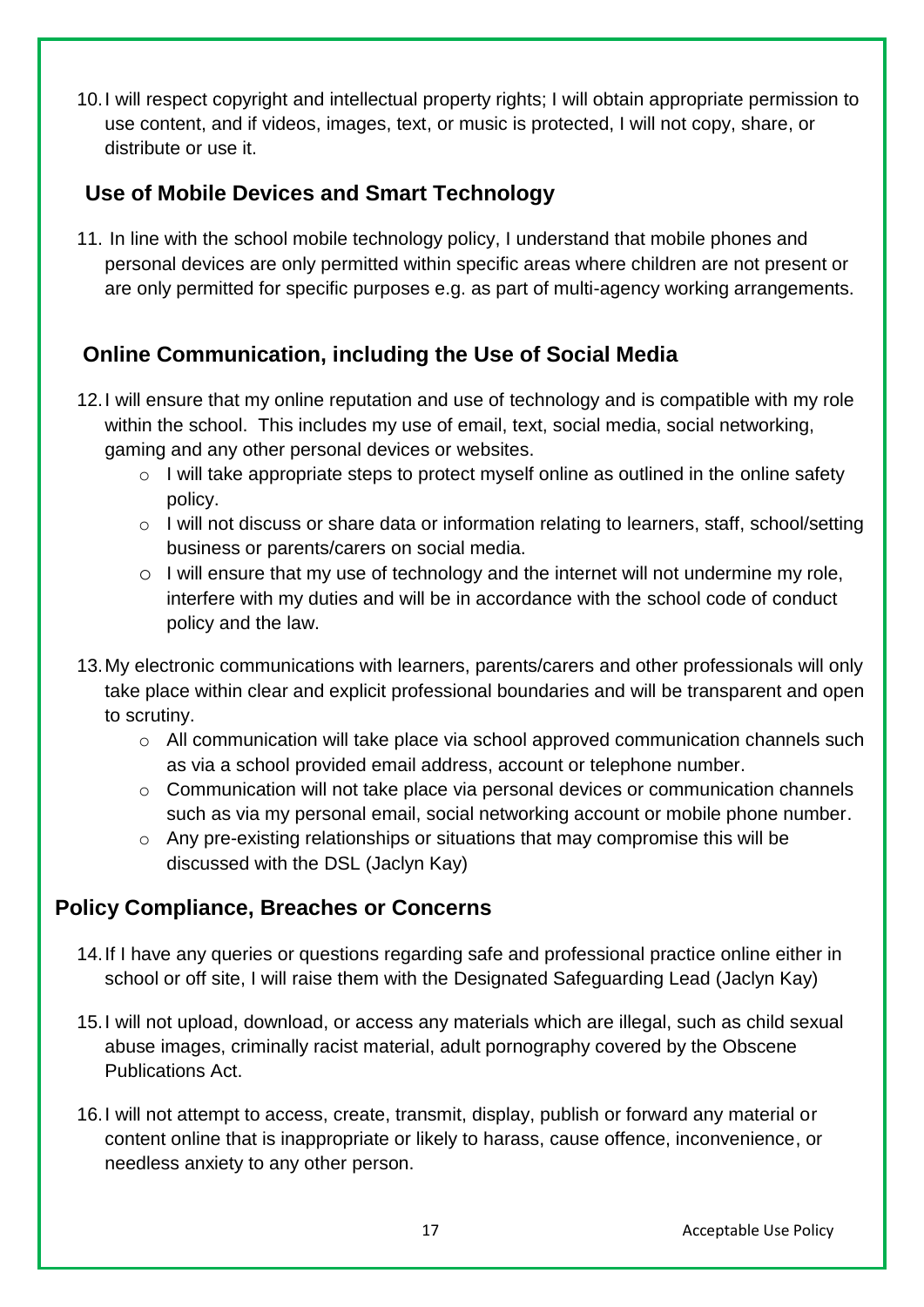- 17.I will not engage in any online activities or behaviour that could compromise my professional responsibilities or bring the reputation of the school into disrepute.
- 18.I understand that the school may exercise its right to monitor the use of school information systems, including internet access and the interception of emails, to monitor policy compliance and to ensure the safety of learners, staff and visitors/volunteers. This monitoring will be proportionate and will take place in accordance with data protection, privacy, and human rights legislation.
- 19.I will report and record concerns about the welfare, safety or behaviour of learners or parents/carers to the Designated Safeguarding Lead (Jaclyn Kay) in line with the school child protection policy.
- 20.I will report concerns about the welfare, safety, or behaviour of staff to the Head of School, in line with the allegations against staff policy.
- 21.I understand that if the school believes that unauthorised and/or inappropriate use, or unacceptable or inappropriate behaviour is taking place online, the school may invoke its disciplinary procedures.
- 22.I understand that if the school suspects criminal offences have occurred, the police will be informed.

**I have read, understood and agreed to comply with Greatstone Primary School visitor/volunteer/Governor Acceptable Use of Technology Policy when using the internet and other associated technologies, both on and off site.**

Name of visitor/volunteer: …………………………………………………………………...……………

Signed: ………………………...........................................................................................................

Date (DDMMYY)………………………………………………............................................................................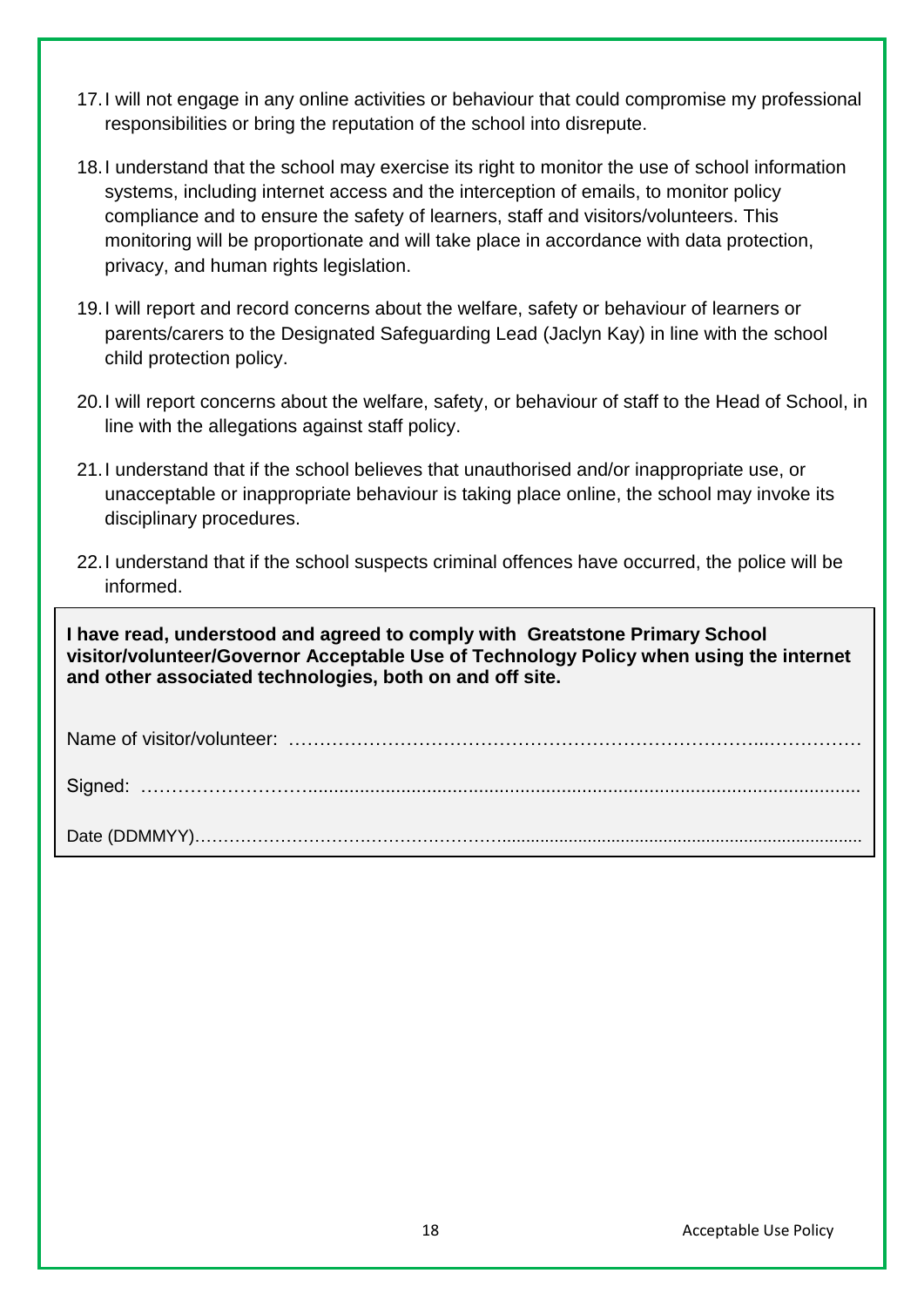# **Wi-Fi Acceptable Use Policy**

As a professional organisation with responsibility for children's safeguarding it is important that all members of the school community are fully aware of the school boundaries and requirements when using the school Wi-Fi systems, and take all possible and necessary measures to protect data and information systems from infection, unauthorised access, damage, loss, abuse and theft.

This is not an exhaustive list, and all members of the school community are reminded that technology use should be consistent with our ethos, other appropriate policies, and the law.

- 1. The school provides Wi-Fi for the school community and allows access for the education use only.
- 2. I am aware that the school will not be liable for any damages or claims of any kind arising from the use of the wireless service. The school takes no responsibility for the security, safety, theft, insurance, and ownership of any device used within the school premises that is not the property of the school.
- 3. The use of technology falls under Greatstone Primary School Acceptable Use of Technology Policy (AUP), online safety policy and behaviour policy which all learners/staff/visitors and volunteers must agree to and comply with.
- 4. The school reserves the right to limit the bandwidth of the wireless service, as necessary, to ensure network reliability and fair sharing of network resources for all users.
- 5. School owned information systems, including Wi-Fi, must be used lawfully; I understand that the Computer Misuse Act 1990 makes the following criminal offences: to gain unauthorised access to computer material; to gain unauthorised access to computer material with intent to commit or facilitate commission of further offences or to modify computer material without authorisation.
- 6. I will take all practical steps necessary to make sure that any equipment connected to the school service is adequately secure, such as up-to-date anti-virus software, systems updates.
- 7. The school wireless service is not secure, and the school cannot guarantee the safety of traffic across it. Use of the school wireless service is done at my own risk. By using this service, I acknowledge that security errors and hacking are an inherent risk associated with any wireless network. I confirm that I knowingly assume such risk.
- 8. The school accepts no responsibility for any software downloaded and/or installed, email opened, or sites accessed via the school wireless service's connection to the internet. Any damage done to equipment for any reason including, but not limited to, viruses, identity theft, spyware, plug-ins or other internet-borne programs is my sole responsibility; and I indemnify and hold harmless the school from any such damage.